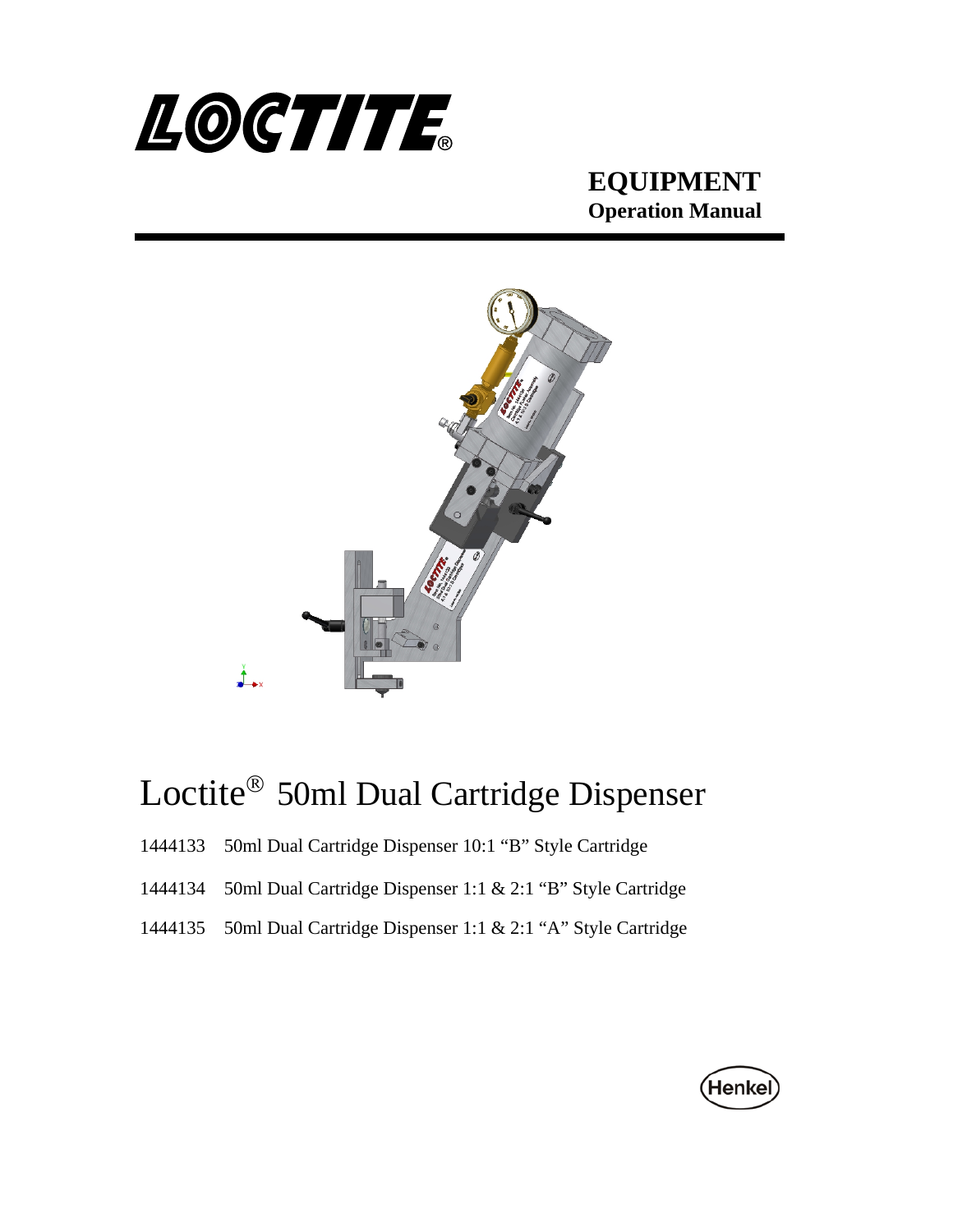## **Table of Contents**

| <b>1 Please Observe the Following</b>                                                                                             |                                                                                                                                                  |
|-----------------------------------------------------------------------------------------------------------------------------------|--------------------------------------------------------------------------------------------------------------------------------------------------|
| 1.1 Emphasized Sections<br>1.2 For Your Safety<br>1.3 Unpacking and Inspection<br>1.4 Items Supplied<br>1.5 Features<br>1.6 Usage | $\boldsymbol{3}$<br>$\boldsymbol{3}$<br>$\overline{\mathbf{3}}$<br>$\overline{\mathbf{3}}$<br>$\overline{\mathbf{4}}$<br>$\overline{\mathbf{4}}$ |
| 2 Description                                                                                                                     | 5                                                                                                                                                |
| <b>3 Technical Data</b>                                                                                                           | 5                                                                                                                                                |
| <b>4 Installation</b><br><b>4.1 Pneumatic Connections</b>                                                                         | 5<br>6                                                                                                                                           |
| <b>5 Operation</b>                                                                                                                | 6                                                                                                                                                |
| 5.1 Loading the Adhesive Package<br>5.2 Anti Drip Valve Procedure                                                                 | 6<br>6                                                                                                                                           |
| <b>6 Troubleshooting</b>                                                                                                          | 7                                                                                                                                                |
| <b>7 Care and Maintenance</b>                                                                                                     | 8                                                                                                                                                |
| <b>8 Accessories and Spare Parts</b>                                                                                              | 9                                                                                                                                                |
| 9 Appendix                                                                                                                        | 10                                                                                                                                               |
| <b>10 Warranty</b>                                                                                                                | 11                                                                                                                                               |
| <b>11 Exploded Diagram</b>                                                                                                        | 12                                                                                                                                               |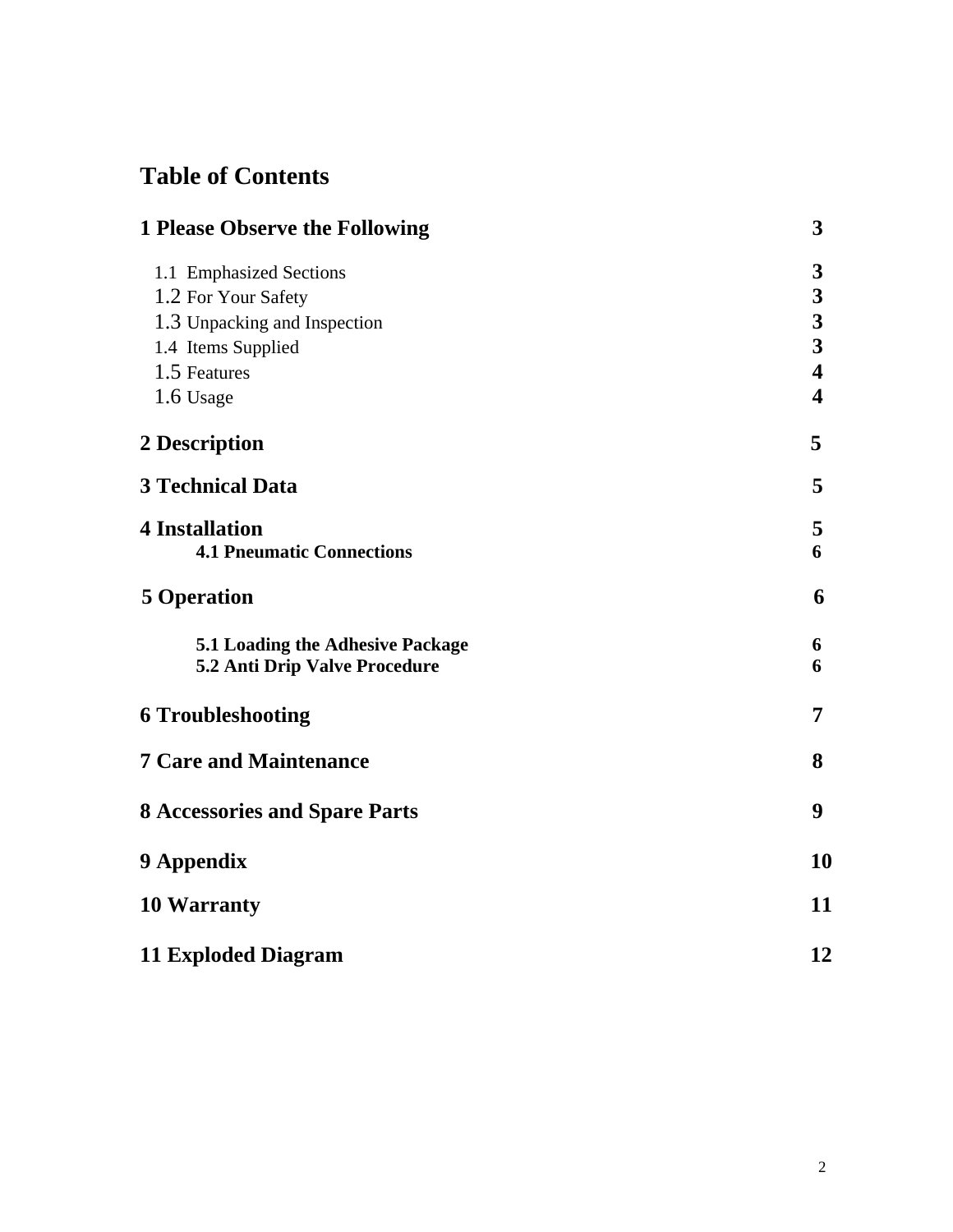#### **1 Please Observe The Following**

#### **1.1 Emphasized Sections**

### **Warning!**

Refers to safety regulations and requires safety measures that protect the operator or other persons from injury or danger to life.

#### **Caution!**

Emphasizes what must be done or avoided so that the unit or other property is not damaged.

#### **图** Notice:

Gives recommendations for better handling of the unit during operation or adjustment as well as for service activities.

#### **1.2 For Your Safety**

 $\Delta$  For safe and successful operation of the unit, read these instructions completely. If the instructions are not observed, the manufacturer can assume no responsibility.

**M** Make sure the Unit stands stable and secure.

 $\Delta$ Use only original equipment replacement parts.

 $\Delta$  Observe general safety regulations for the handling of chemicals such as Loctite<sup>®</sup> adhesives and sealants. Observe the manufacturer's instructions as stated in the Material Safety Data Sheet (MSDS).

 *While under warranty, the unit may be repaired only by an authorized Loctite service representative.* 

#### **1.3 Unpacking and Inspection**

Carefully unpack the Loctite® 50ml Dual Cartridge Dispenser and examine the items contained in the carton. Inspect the unit for any damage that might have occurred in transit. If such damage has occurred, notify the carrier immediately. Claims for damage must be made by the consignee to the carrier and should be reported to the manufacturer.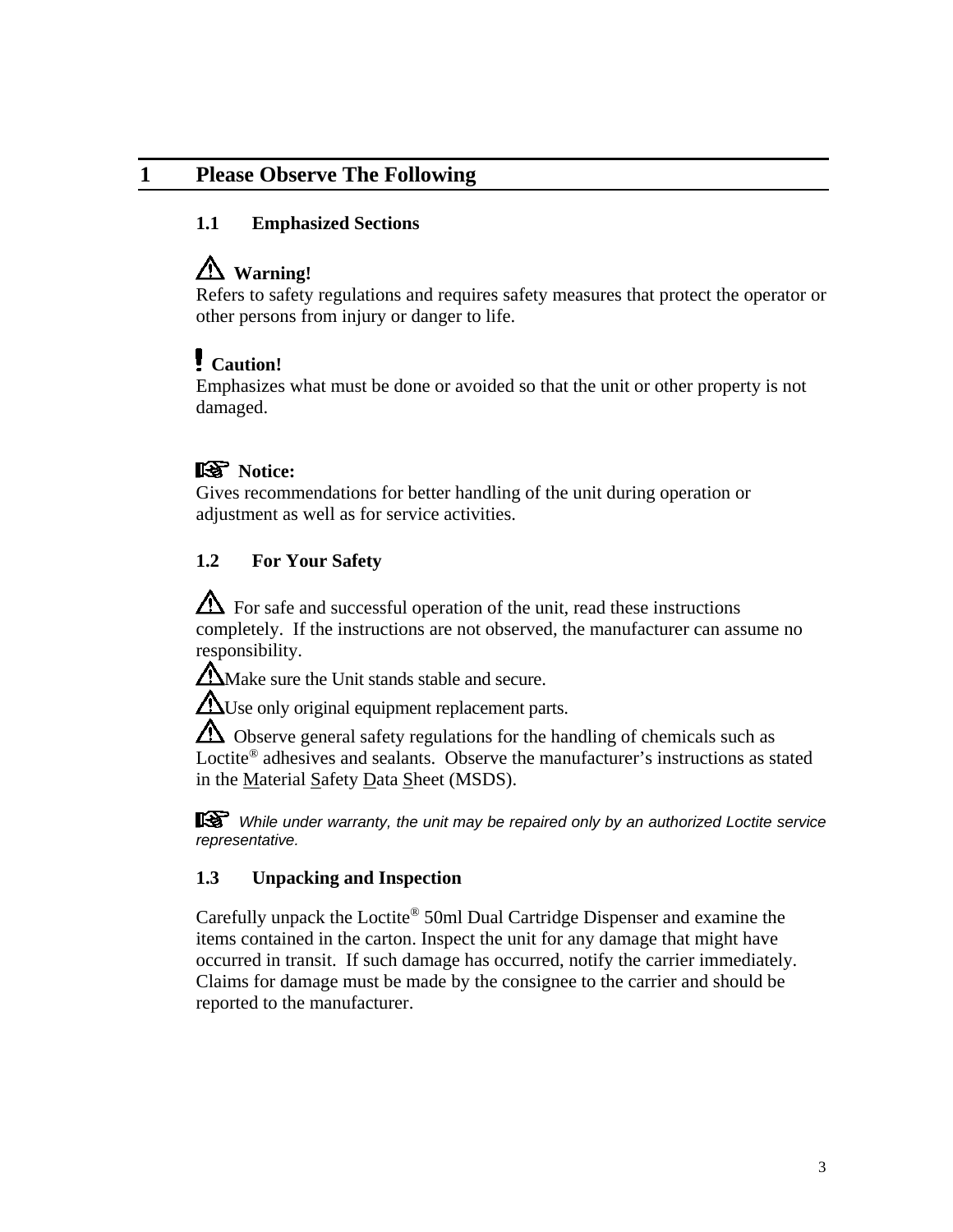#### **1.4 Items supplied (one of the following dispensers)**

| Qty 1 | 1444133<br>8902318<br>8900729 | 50ml Dual Cartridge Dispenser 10:1 "B" Style<br>Manual<br>Robot Screws         |
|-------|-------------------------------|--------------------------------------------------------------------------------|
| Qty 1 | 1444134<br>8902318<br>8900729 | 50ml Dual Cartridge Dispenser 1/2:1 "B" Style<br>Manual<br><b>Robot Screws</b> |
| Qty 1 | 1444135<br>8902318<br>8900729 | 50ml Dual Cartridge Dispenser 1:1 & 2:1 "A" Style<br>Manual<br>Robot Screws    |

#### **1.5 Features**

- Precision anti-drip dispense valve 1445944 / 100 Pack, 1444139 / 500 Pack (sold separately)
- Easy cartridge change over
- Light weight design able to be used on bench top robot systems
- Independent cartridge pressure and actuation controls to control adhesive flow rate
- Interchangeable cartridge pushers with common mounting tooling can accommodate 1:1, 2:1, 10:1 dual cartridges for both A and B style cartridges
- Fluid components designed for MMA and Epoxy adhesives, but can be used with any chemistry
- Dispenses adhesives up to 200,000 cPs

#### **1.6 Usage**

Loctite® 50 ml Dual Cartridge Dispenser is designed to be used with Loctite® 50 ml dual cartridge packages. It can be used to dispense Epoxy and MMA adhesives or any adhesive packaged in Loctite® 50 ml dual cartridges. The 50 ml Dual Cartridge Dispenser integrates onto all Loctite<sup>®</sup> Robotic systems or can be used as a stationary dispenser.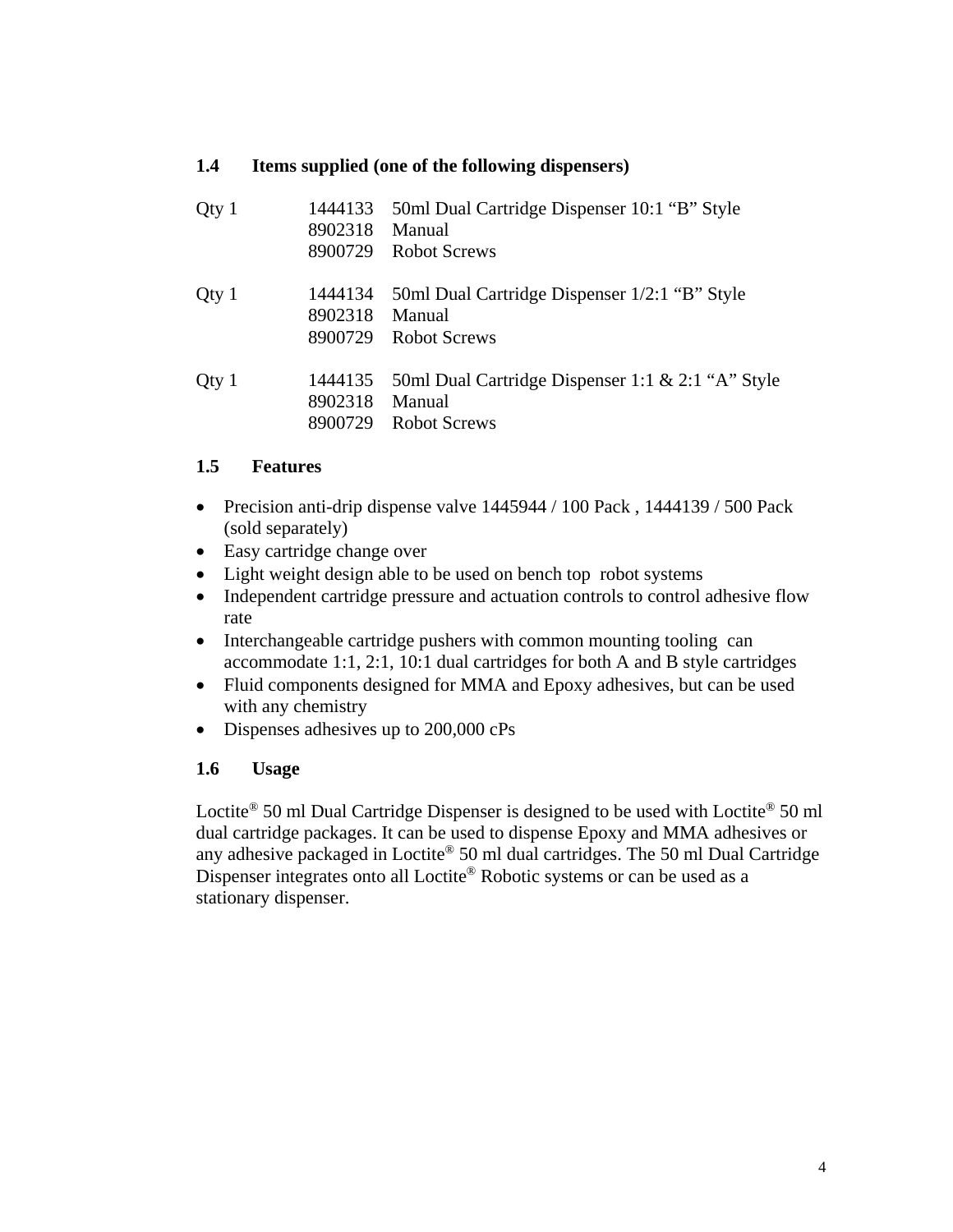#### **2 Description**

The Loctite® 50 ml Dual Cartridge Dispenser provides highly accurate control for applying drops or small beads of 2-part adhesives with 1:1, 2:1, or 10:1 mix ratios for both A-System and B-System 50 ml style cartridges. This 50 ml Dual Cartridge Dispenser can be used as a stationary dispenser or can be integrated into any Loctite® Precision Adhesive Dispensing Robot system.



#### **3 Technical Data**

Dimensions (L x H x W):  $11''$  x 14.8" x 4.6"

(297.0 mm x 376.0 mm x 118.0 mm) Total weight: 5.3 lbs (2.4 kg.)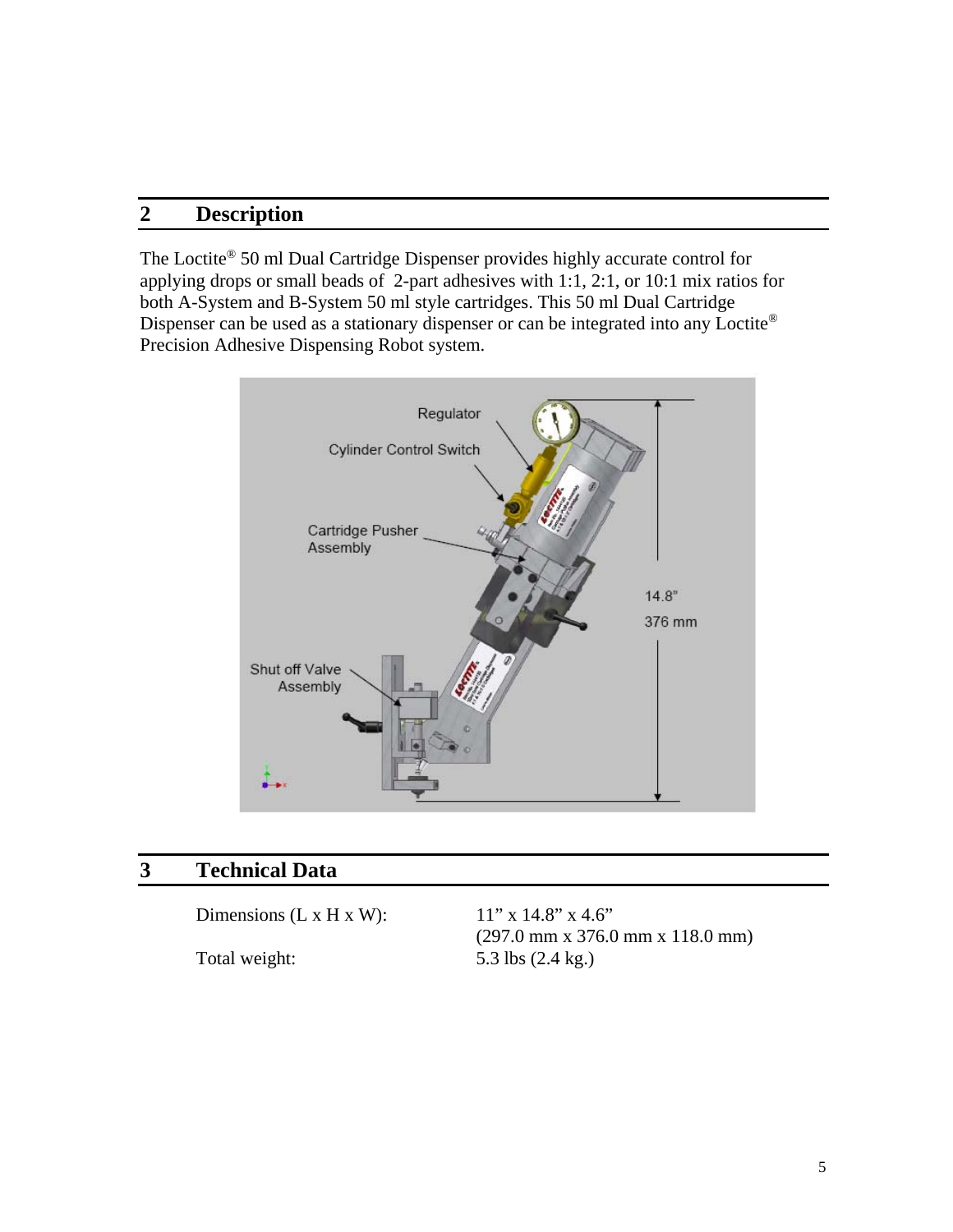#### **4 Installation**

隐 Before using the tool for the first time check it carefully for signs of external damage. If any shipping damage is found DO NOT USE THE TOOL - return it to your supplier immediately.

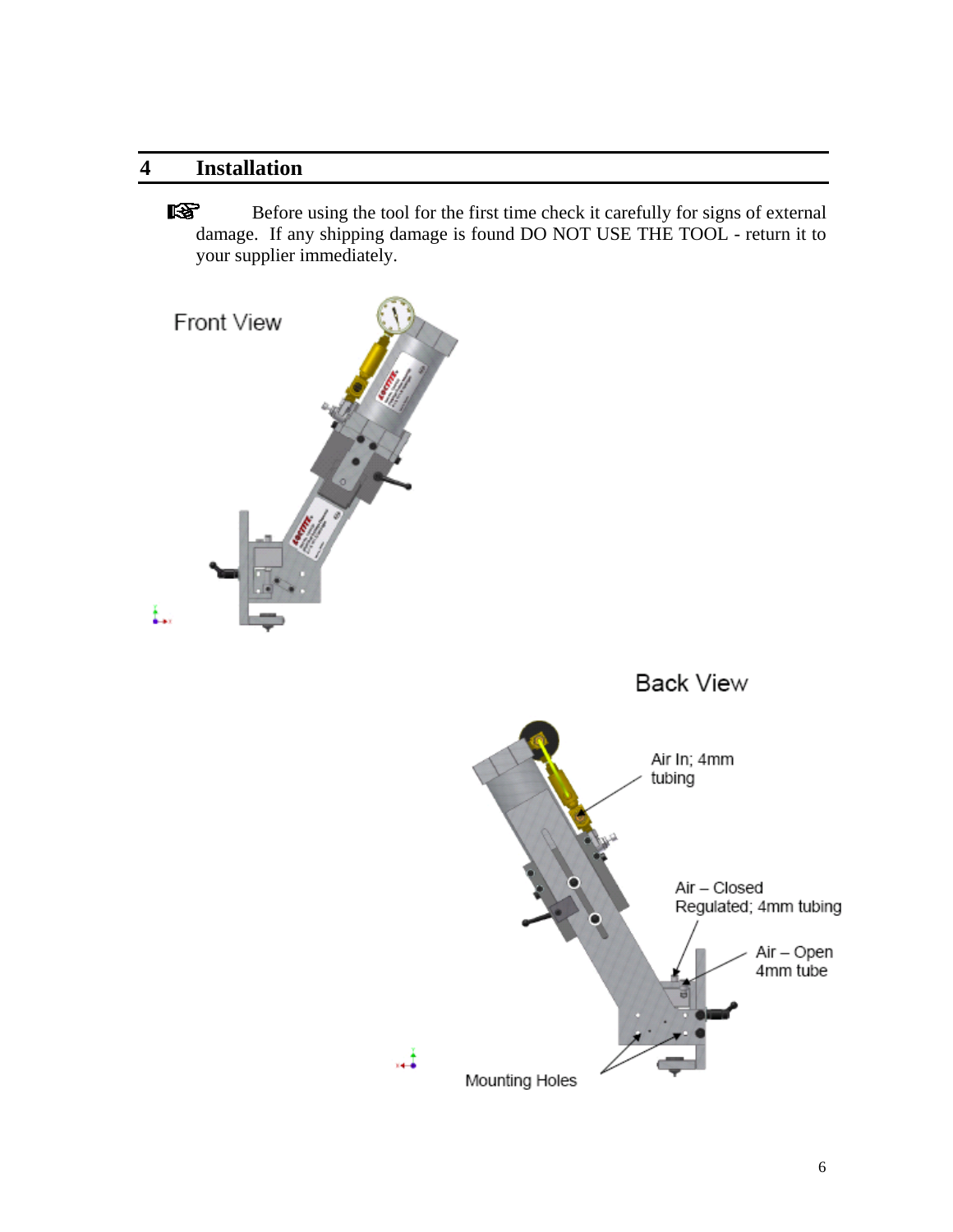## **5 Operation**

 $\ddot{\phantom{1}}$ 

#### **5.1 Loading the Adhesive Package**

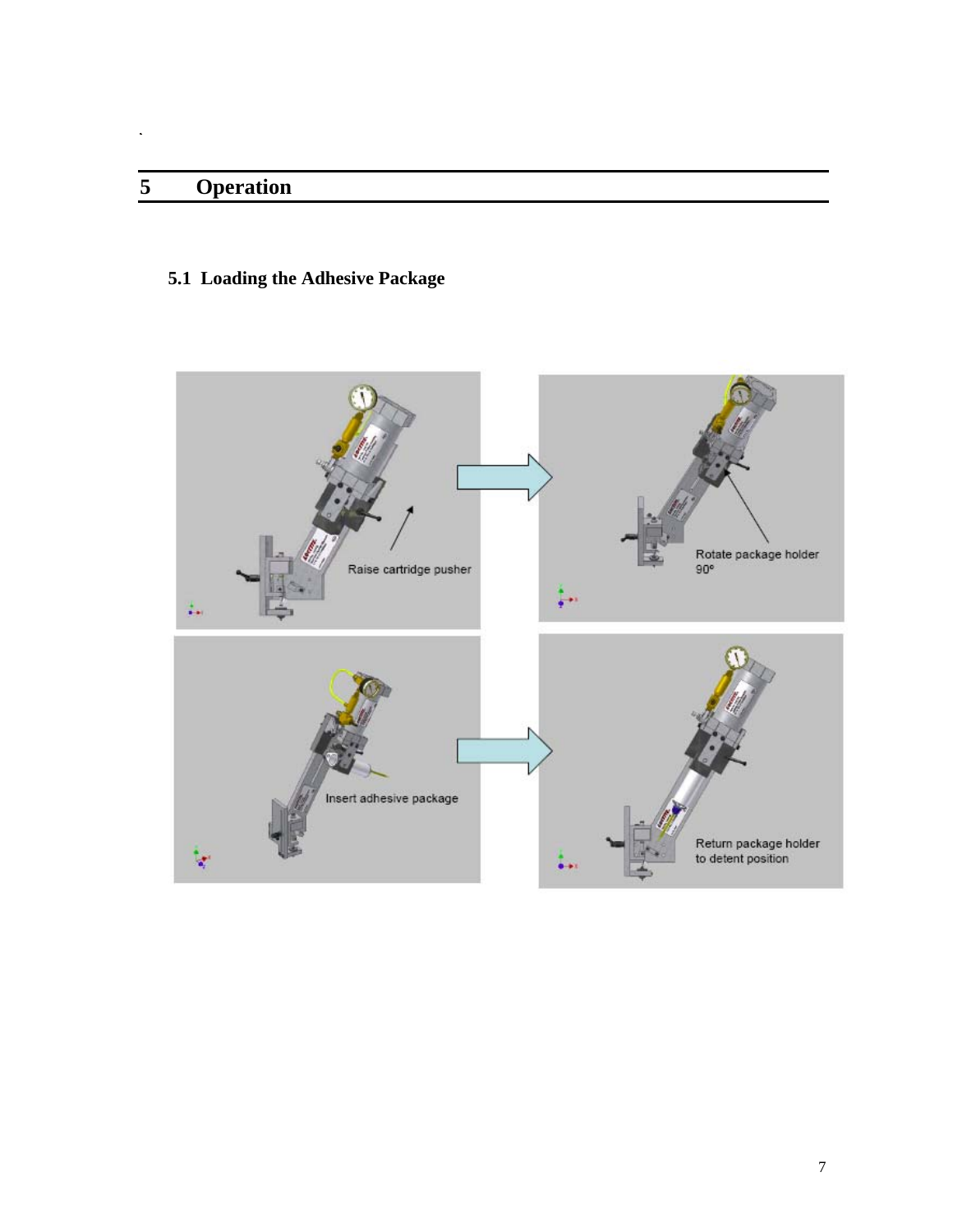#### **5.2 Anti Drip Valve Installation Procedure**







Install valve into actuator bracket, insure that the flange is up against the bracket, tighten set screw.



Drop actuator bracket so that the dispense tip is positioned in the needle locator.

Do Not tighten actuator bracket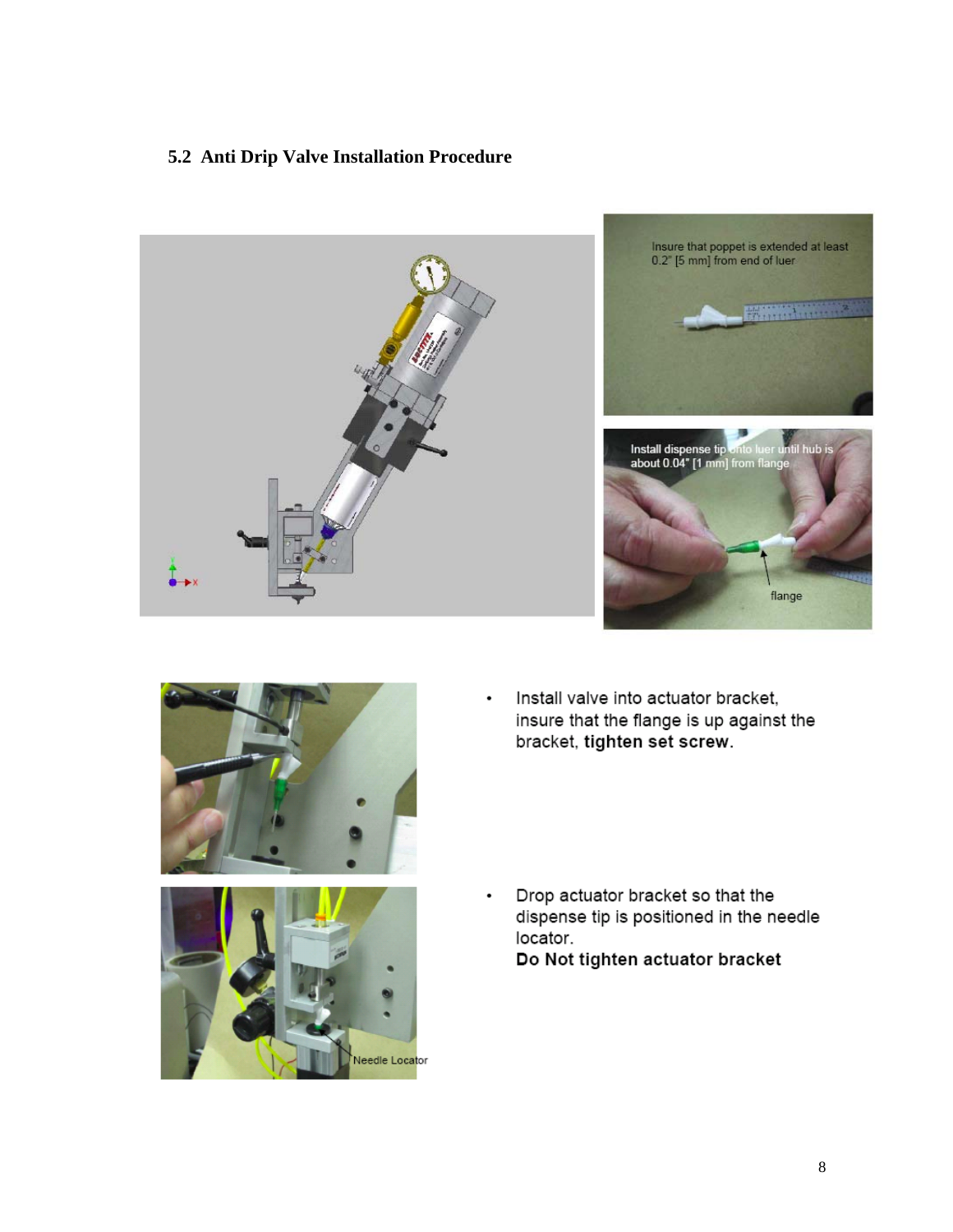

- Insert mix nozzle into valve and lock  $\bullet$ ram cylinder.
- Energize product ram cylinder (40  $\cdot$ PSI).
	- This action will force valve into needle hub.
- $\bullet$ Push down on actuator bracket until bracket touches valve flange.
- Lock actuator bracket.  $\cdot$
- The valve is ready to dispense  $\bullet$

#### **6 Troubleshooting**



**Before proceeding with any repair or maintenance operation disconnect the tool from the main electricity and pneumatic supply.** 

| Problem                 | Cause                             | <b>Solution</b>                               |
|-------------------------|-----------------------------------|-----------------------------------------------|
| Anti Drip Valve Leaks   | Poppet is not                     | 1. Check set screw to insure                  |
|                         | attached to actuator              | poppet is attached to<br>actuator             |
|                         | 2. Valve body is                  | 2. Reposition actuator                        |
|                         | moving with poppet                | bracket to trap valve<br>between both flanges |
|                         | 3. Poppet is not seated           | 3. Increase actuator air                      |
|                         | against the needle                | pressure to form seat in                      |
|                         | canular                           | needle hub                                    |
| Mix Nozzle/Valve        | 1. Ram cylinder                   | Tighten cylinder clamp<br>1.                  |
| <b>Body Leaks</b>       | clamp is loose                    |                                               |
|                         | 2. Cured product on<br>nozzle tip | 2. Clean off nozzle tip                       |
| Mix Nozzle/Cartridge    | Cartridge pressure<br>1.          | Adjust pressure<br>1.                         |
| Leaks                   | is to high                        |                                               |
| Flow rate, reduced over | Clogged needle                    | Change needle                                 |
| time                    | Clogged mix nozzle<br>2.          | Change mix nozzle<br>2.                       |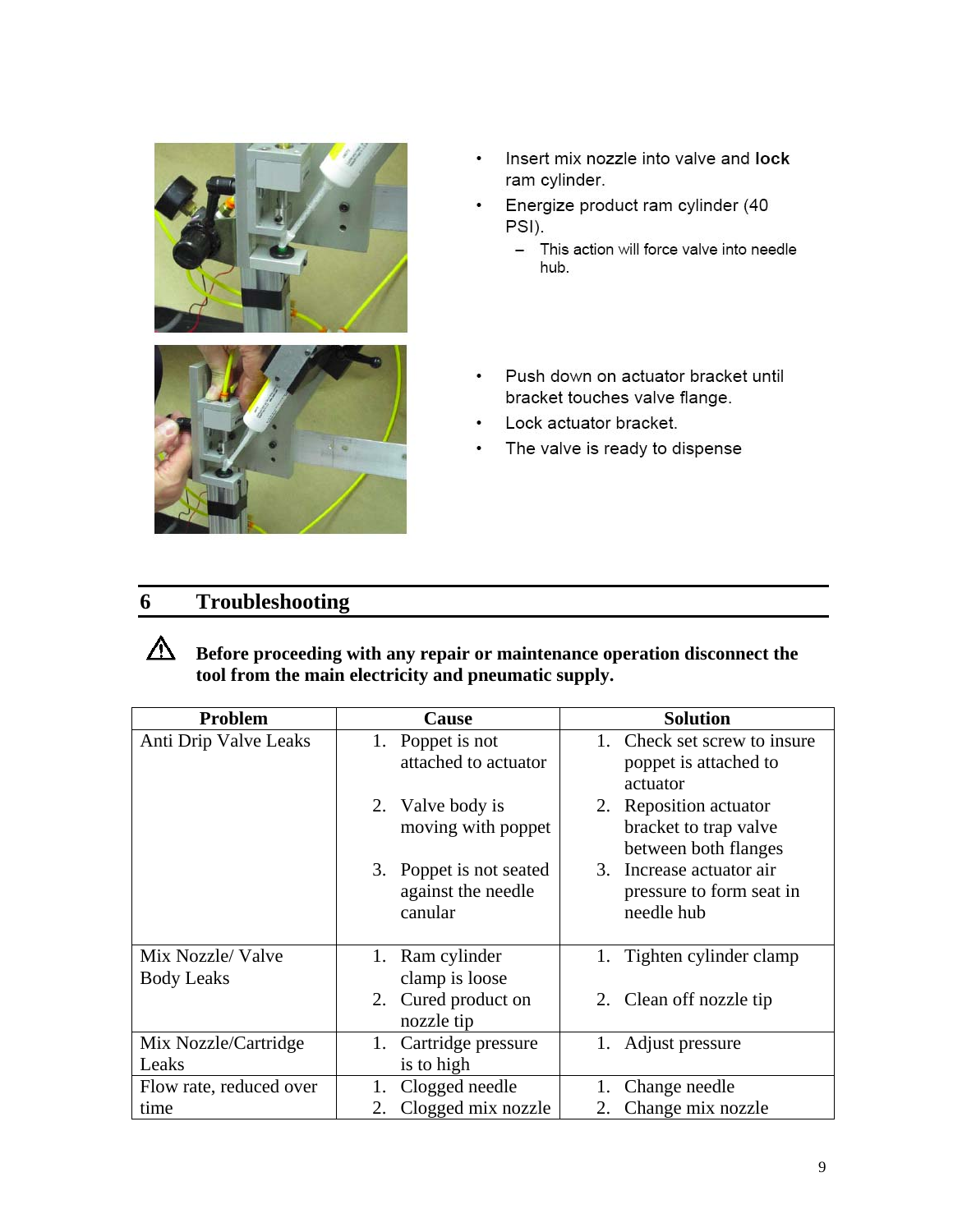#### **7 Care and Maintenance**

Loctite<sup>®</sup> 50 ml Dual Cartridge Dispenser is designed to be maintenance free.

#### **8 Accessories and Spare Parts**





#### **9 Appendix**

#### **9.1 Cartridge Pusher Assembly Replacement**

- 1. Remove two (2) screws from back of Robot Mounting bracket.
- 2. Remove Cartridge Pusher Assembly and Cylinder Slider off Robot Mounting Bracket.
- 3. Remove two (2) flat head screws.
- 4. Remove four (4) screws on side gussets.
- 5. Reverse process to install new cartridge pusher.

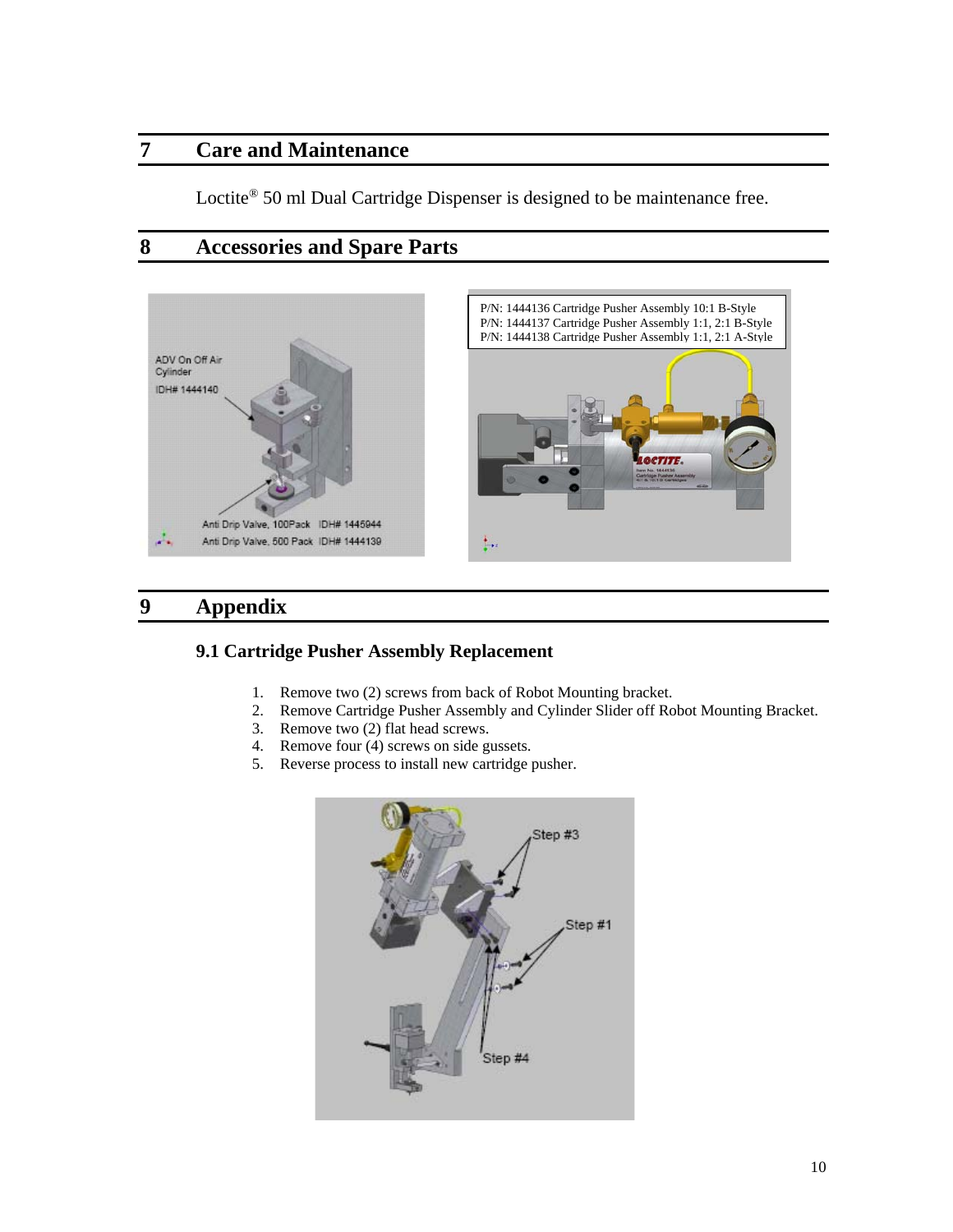#### **10 WARRANTY**

Henkel expressly warrants that all products referred to in this Instruction Manual for (Loctite® 50ml Dual Cartridge Dispenser; Item No. 1444133, 1444134, 1444135) (hereafter called "Products") shall be free from defects in materials and workmanship. Liability for Henkel shall be limited, as its option, to replacing those Products which are shown to be defective in either materials or workmanship or to credit the purchaser the amount of the purchase price thereof (plus freight and insurance charges paid therefor by the user). The purchaser's sole and exclusive remedy for breach of warranty shall be such replacement or credit.

A claim of defect in materials or workmanship in any Products shall be allowed only when it is submitted in writing within one month after discovery of the defect or after the time the defect should reasonably have been discovered and in any event, within (12) months after the delivery of the Products to the purchaser. This warranty does not apply to perishable item. No such claim shall be allowed in respect of products which have been neglected or improperly stored, transported, handled, installed, connected, operated, used or maintained. In the event of unauthorized modification of the Products including, where products, parts or attachments for use in connection with the Products are available from Henkel, the use of products, parts or attachments which are not manufactured by Henkel, no claim shall be allowed.

No Products shall be returned to Henkel for any reason without prior written approval from Henkel. Products shall be returned freight prepaid, in accordance with instructions from Henkel.

NO WARRANTY IS EXTENDED TO ANY EQUIPMENT WHICH HAS BEEN ALTERED, MISUSED, NEGLECTED, OR DAMAGED BY ACCIDENT.

EXCEPT FOR THE EXPRESS WARRANTY CONTAINED IN THIS SECTION, HENKEL MAKES NO WARRANTY OF ANY KIND WHATSOEVER, EXPRESS OR IMPLIED, WITH RESPECT TO THE PRODUCTS.

ALL WARRANTIES OF MERCHANTABILITY, FITNESS FOR A PARTICULAR PURPOSE, AND OTHER WARRANTIES OF WHATEVER KIND (INCLUDING AGAINST PATENT OR TRADEMARK INFRINGEMENT) ARE HEREBY DISCLAIMED BY HENKEL AND WAIVED BY THE PURCHASER.

THIS SECTION SETS FORTH EXCLUSIVELY ALL OF LIABILITY FOR HENKEL TO THE PURCHASER IN CONTRACT, IN TORT OR OTHERWISE IN THE EVENT OF DEFECTIVE PRODUCTS.

WITHOUT LIMITATION OF THE FOREGOING, TO THE FULLEST EXTENT POSSIBLE UNDER APPLICABLE LAWS, HENKEL EXPRESSLY DISCLAIMS ANY LIABILITY WHATSOEVER FOR ANY DAMAGES INCURRED DIRECTLY OR INDIRECTLY IN CONNECTION WITH THE SALE OR USE OF, OR OTHERWISE IN CONNECTION WITH, THE PRODUCTS, INCLUDING, WITHOUT LIMITATION, LOSS OF PROFITS AND SPECIAL, INDIRECT OR CONSEQUENTIAL DAMAGES, WHETHER CAUSED BY NEGLIGENCE FROM HENKEL OR OTHERWISE.